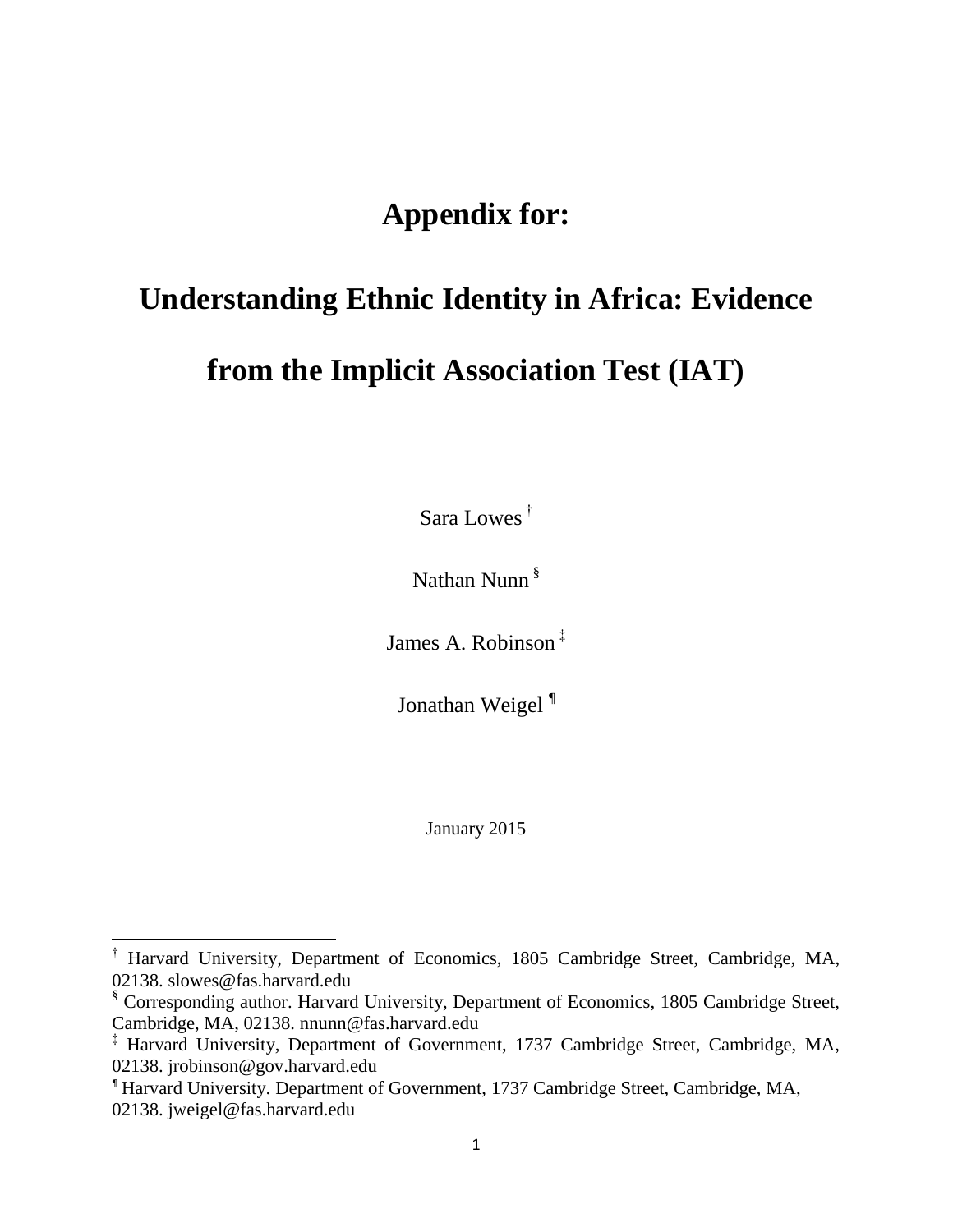#### **Program and medium**

The IATs were designed in OpenSesame, an open-source platform used primarily for programming psychology experiments. The IATs were administered on Samsung Galaxy Tab 3 10.1 tablets with Android 4.2.2. The tablets have dual core 1.6 Ghz Intel Atom processors, 1 GB of RAM, and a 10.1-inch screen with a resolution of 1280 x 800 pixels.

#### **Procedure**

We describe the details of two Single-Target Implicit Association Tests (ST-IAT) in this appendix. The first ST- IAT was used to measure participant attitudes towards food, spiders and snakes. This IAT has three targets of interest: food, spiders, and snakes. We call this the "food IAT".

The second IAT, which we call the "ethnicity IAT," is a ST-IAT used to measure participants' attitudes towards ethnic groups. This IAT has four target categories: the Luluwa, Luba, Lele and Kuba ethnic groups.

In the IATs, the participants either sort images (for the food IAT) or sounds (for the ethnicity IAT) that represent the target category to the left or right side of the screen.

For the food IAT, images appear in the center of the screen. There are three types of images: images of happy people, images of sad people, and images of the target of interest, namely food, spiders or snakes.

Before each part, or "block," of the IAT, participants are instructed to sort the images that appear on the screen to a particular side of the screen. Participants sorted images that appeared to the left of the screen by pressing a button on the left side of the touch-pad screen and to the right by pressing a button the right side of the screen. A screenshot, showing the two buttons, is provided in Figure 1. In the food IAT, participants are instructed to sort pictures of happy people to the left, pictures of sad people to the right, and the target to either the left or right depending on the IAT block.

Each opportunity to sort an image or sound is called a "trial," and there are 24 trials in a block. The block structure of each IAT is reported in Table 1 (for the food IAT) and Table 2 (for the ethnicity IAT).

The screenshot shown in Figure 1 is from Block C of the food IAT (see Table 1), in which images of spiders are sorted to the right, images of sad people are sorted to the right, and images of happy people are sorted to the left. On the top left and right of the screen there are images that remind the participant on which side to sort the images. This is standard formatting for IATs. In the block shown, there is an image of a snake on the right, an image of a sad person on the right, and an image of a happy person on the left.

For the ethnicity IAT, sounds were used instead of images to represent the target categories because images associated with each ethnic group do not exist. Since we used sounds for ethnic groups, we also used sounds to represent the positive and negative words (rather than images of happy people and sad people). The enumerators were instructed to administer the IAT in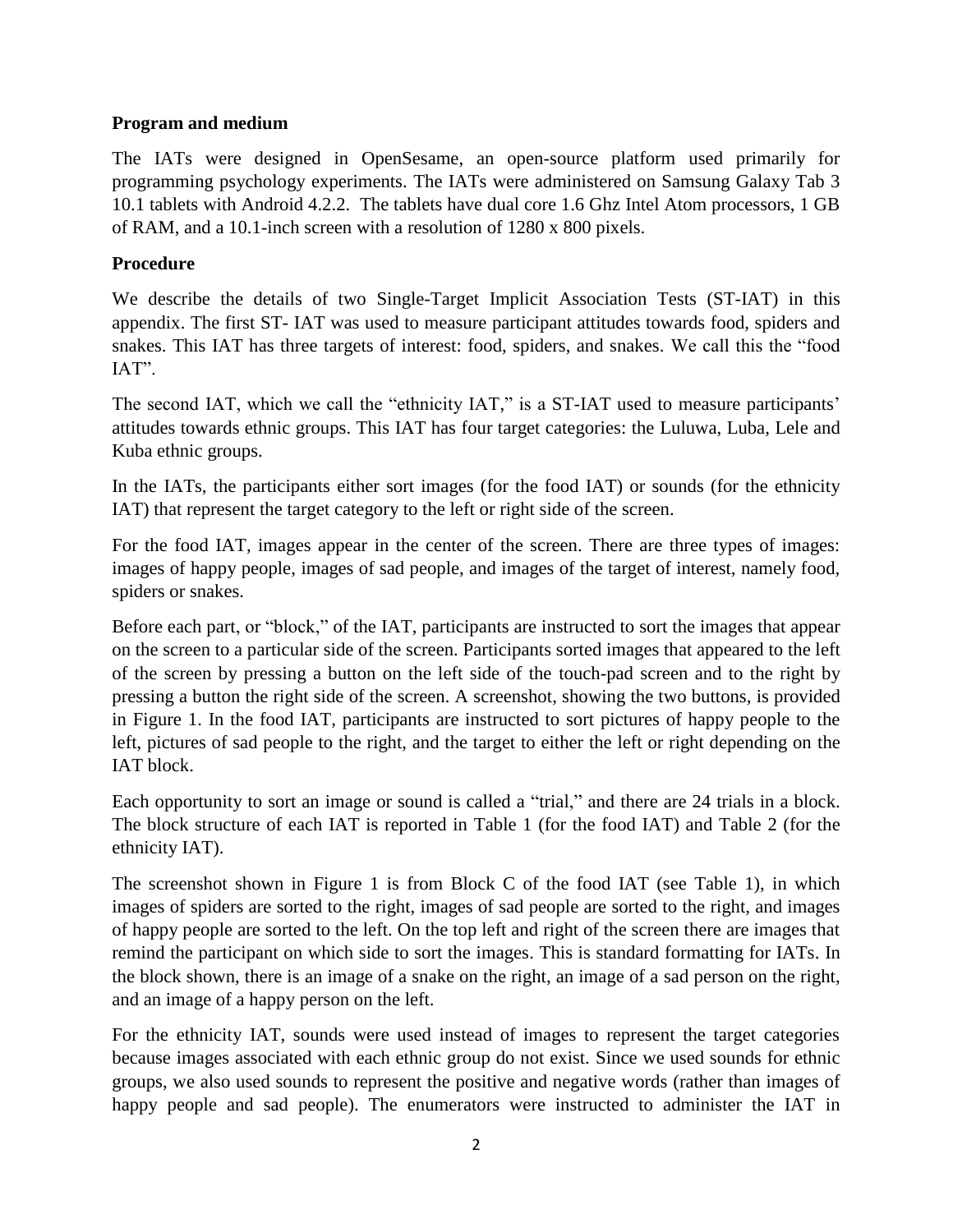Tshiluba, the predominant local language whenever possible. When Tshiluba was not used—due to the preferences of the participant—IATs were administered in French.

A screenshot from the ethnicity IAT is shown in Figure 2. The screen is taken from "Block H" of the ethnicity IAT (see Table 2) in which sounds of Luba words are sorted to the left, sounds of good words are sorted to the left, and sounds of bad words are sorted to the right.

Note that for the ethnicity IAT, target labels are simply the written names of the four ethnic groups ("Luba" in Figure 2). Because literacy levels are low in this setting, enumerators also gave detailed verbal instructions about where to sort the various targets before participants played each block.



Figure 1. A screenshot of Block C of the food IAT in which spiders are sorted to the right.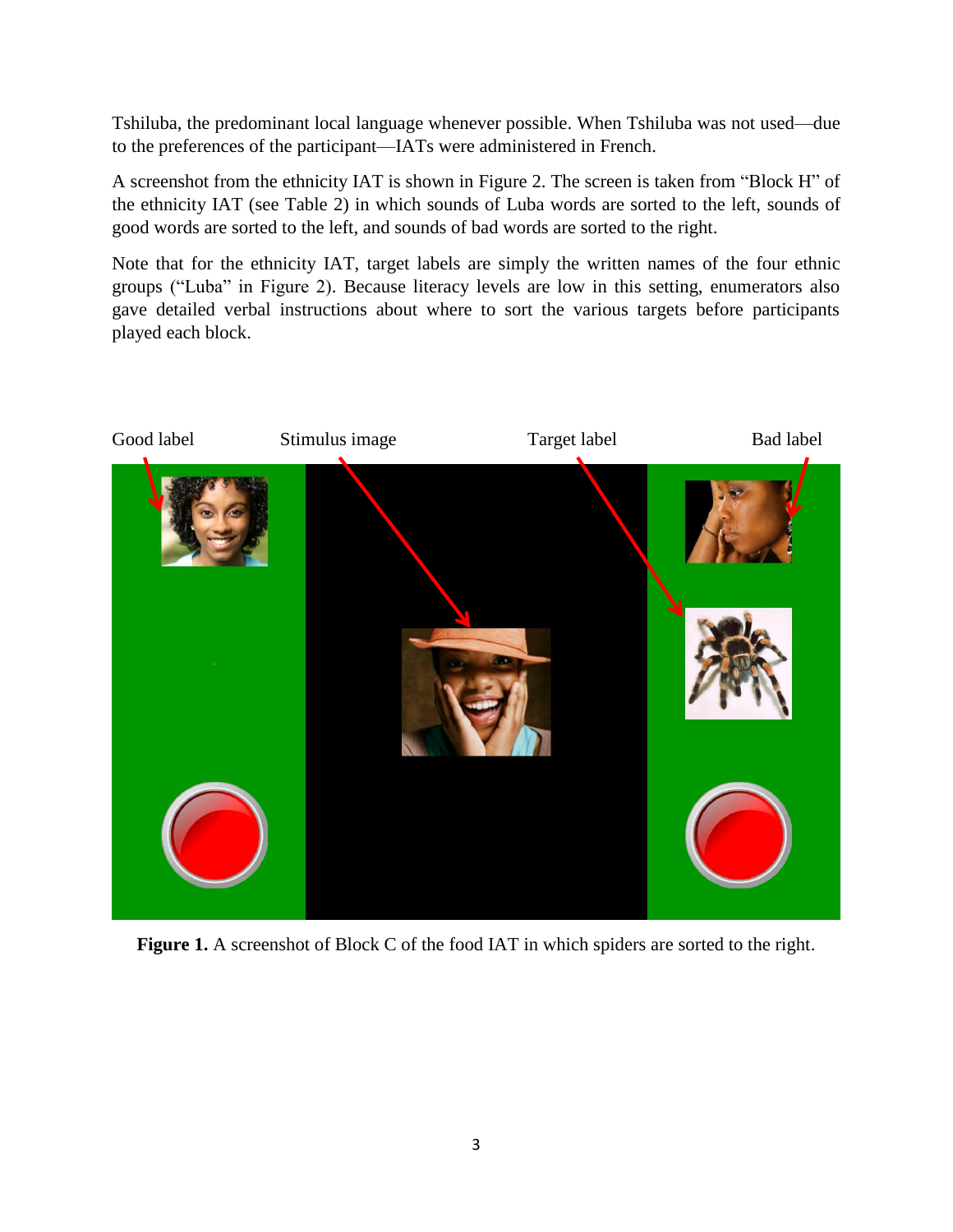

**Figure 2.** A screenshot of Block H of the ethnicity IAT in which Luba is sorted to the left.

As summarized in Tables 1 and 2, the food IAT has 7 blocks and the ethnicity IAT has 9 blocks. The first block of both IATs was a practice round. In the practice round of the food IAT, participants practiced sorting happy images left and sad images right. In the practice round of the ethnicity IAT, participants practice sorting good words left and bad words right.

In subsequent blocks, the stimulus images (or sounds) also included the target images (or sounds). For example, in the food IAT, during "Block B [Spiders Left]" participants were instructed to sort images of snakes to the left, images of happy people to the left, and images of sad people to the right. In the ethnicity IAT, during "Block B [Luluwa Left]" participants were instructed to sort Luluwa words to the left, good words to the left, and bad words to the right.

In general, the IATs required participants to complete two blocks for each target of interest. During one block of the two, target images were sorted to the same side as good images or sounds (i.e., to the left) and in the other block of the two, target images were sorted to the same side as bad images or sounds (i.e., to the right). The full block structure of each IAT is reported in Tables 1 and 2.

The order of the blocks was randomly assigned. This means the order in which the targets appeared in the IAT was random, and also that the side of the screen to which a target was sorted in the first block was random.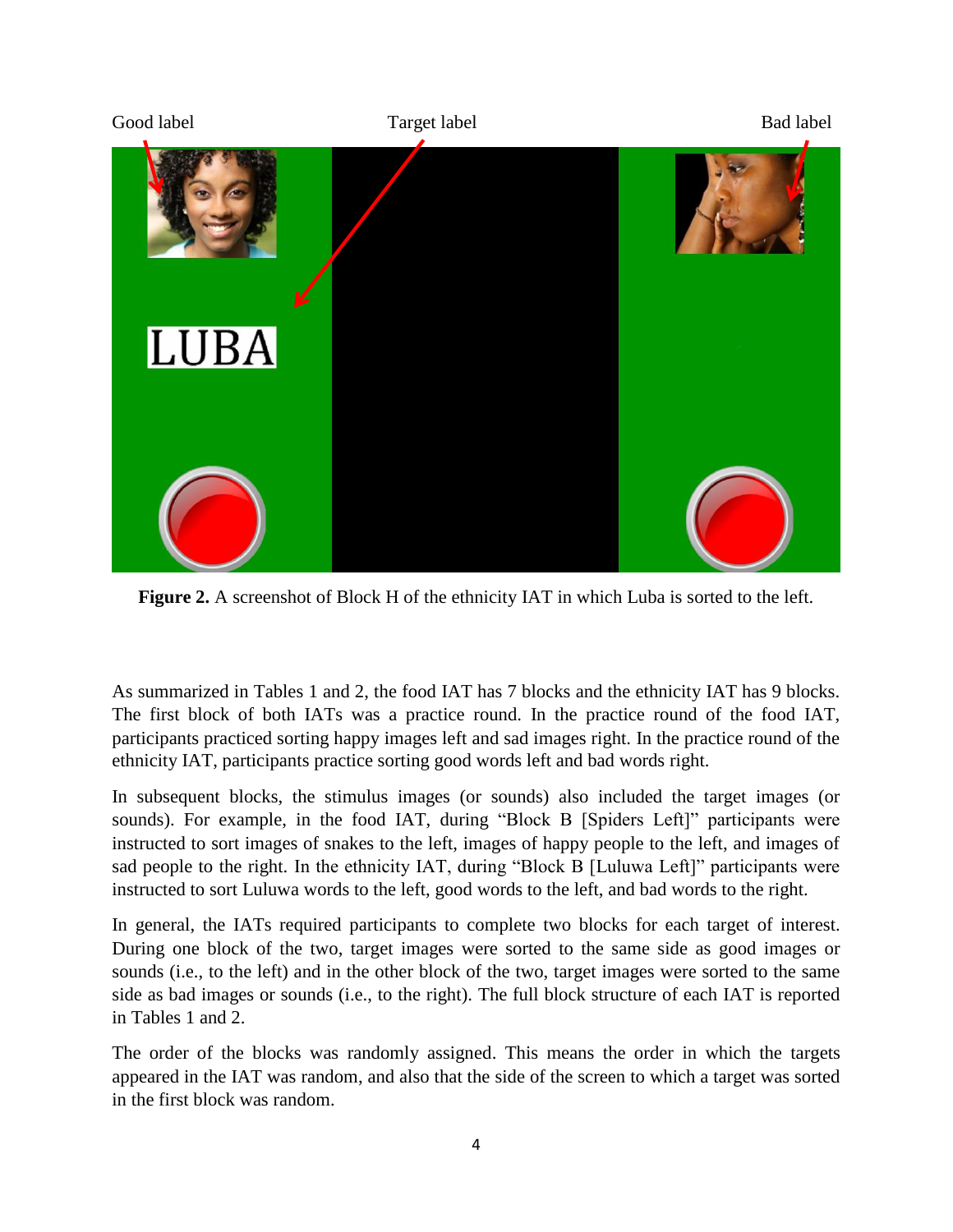| <b>Block</b>            | <b>Left Key Assignment</b> | <b>Right Key Assignment</b> |
|-------------------------|----------------------------|-----------------------------|
| A [Practice]            | GOOD                       | <b>BAD</b>                  |
| <b>B</b> [Spiders Left] | $GOOD + SPIDER$            | <b>BAD</b>                  |
| C [Spiders Right]       | GOOD                       | $BAD + SPIDER$              |
| D [Food Left]           | $GOOD + FOOD$              | <b>BAD</b>                  |
| E [Food Right]          | <b>GOOD</b>                | $BAD + FOOD$                |
| <b>F</b> [Snakes Left]  | $GOOD + SNAKE$             | <b>BAD</b>                  |
| <b>G</b> [Snakes Right] | <b>GOOD</b>                | $BAD + SNAKE$               |

**Table 1.** Summary of the block structure of the food IAT.

**Table 2.** Summary of the block structure of the ethnicity IAT.

| <b>Block</b>           | <b>Left Key Assignment</b> | <b>Right Key Assignment</b> |
|------------------------|----------------------------|-----------------------------|
| A [Good-Bad Practice]  | <b>GOOD</b>                | <b>BAD</b>                  |
| <b>B</b> [Luluwa Left] | $GOOD + LULUWA$            | <b>BAD</b>                  |
| C [Luluwa Right]       | <b>GOOD</b>                | $BAD + LULUWA$              |
| D [Lele Left]          | $GOOD + L ELE$             | <b>BAD</b>                  |
| E [Lele Right]         | <b>GOOD</b>                | $BAD + LELE$                |
| F [Kuba Left]          | $GOOD + KUBA$              | <b>BAD</b>                  |
| G [Kuba Right]         | <b>GOOD</b>                | $BAD + KUBA$                |
| H [Luba Left]          | $GOOD + LUBA$              | <b>BAD</b>                  |
| I [Luba Right]         | <b>GOOD</b>                | $BAD + LUBA$                |

For the food IAT, we created a cycle so that each target of interest appears first, second, and third in the IAT. The cycle also ensured that within the pair of blocks for each target, half the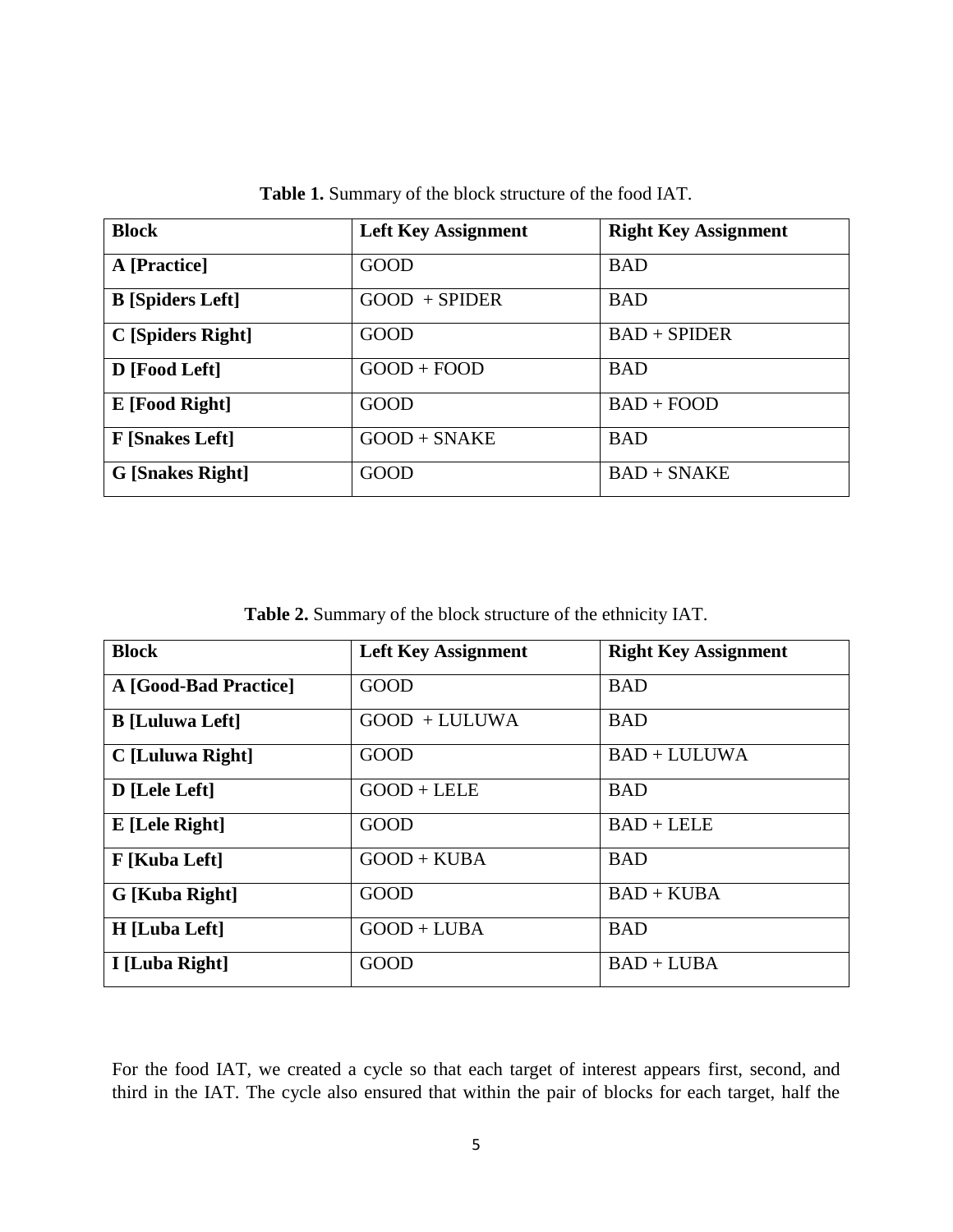time the target is first sorted to the left and half the time it is first sorted to the right. Participants were randomly allocated the following block orders for their IATs: ABCDEFG (Order 1), ACBEDGF (Order 2), ADEFGBC (Order 3), AEDGFCB (Order 4), AFGDEBC (Order 5), AGFEDCB (Order 6). Each letter is the letter of a block, and the order of the letters represents the order in which the participants play the blocks. Note again that participants always play a practice block (Block A) before they begin sorting target images or sounds.

For the ethnicity IAT, we created a randomly implemented cycle so that each target group appears first, second, third and fourth in the IAT. The cycle guarantees that each target will be first sorted to the left half the time and first sorted to the right half the time. Block orders include: ABCDEFGHI (Order 1), ACBEDGFIH (Order 2), AFGBCHIDE (Order 3), AGFCBIHED (Order 4), AHIFGDEBC (Order 5), AIHGFEDCB (Order 6), ADEHIBCFG (Order 7) and AEDIHCBGF (Order 8). As before, each letter is the letter of a block, and the order of the letters represents the order in which the participants play the blocks.

If a participant completed a block with seventy-five percent accuracy or better, the participant continued to the next block in their (randomly) assigned sequence. Otherwise, the participant was required to repeat the block. In calculating D-scores, we only use information from blocks that were not repeated.

#### **Description of images and sounds used**

In each trial, an image or sound was drawn from a pool of possible images or sounds. The order in which they appear is random. Table 3 summarizes the number of images used for both IATs.

| <b>IAT</b> | <b>Target</b> | Number of target images / | Number of good / bad |
|------------|---------------|---------------------------|----------------------|
|            |               | sounds                    | images / sounds      |
| Food IAT   | Spider        | 4 images                  | 6 images             |
|            | <b>Snakes</b> | 4 images                  |                      |
|            | Food          | 4 images                  |                      |
| Ethnicity  | Kuba          | sounds                    | 6 sounds             |
| <b>IAT</b> | Lele          | 6 sounds                  |                      |
|            | Luluwa        | 6 sounds                  |                      |
|            | Luba          | 6 sounds                  |                      |

**Table 3.** Number of images or sounds for target, happy, and sad categories.

Below are the images used for the food IAT. The first image in each line is the image used as the label that appeared in either the top left or top right side of the screen to indicate where players should sort good and bad images or sounds. The subsequent images in each line are those used as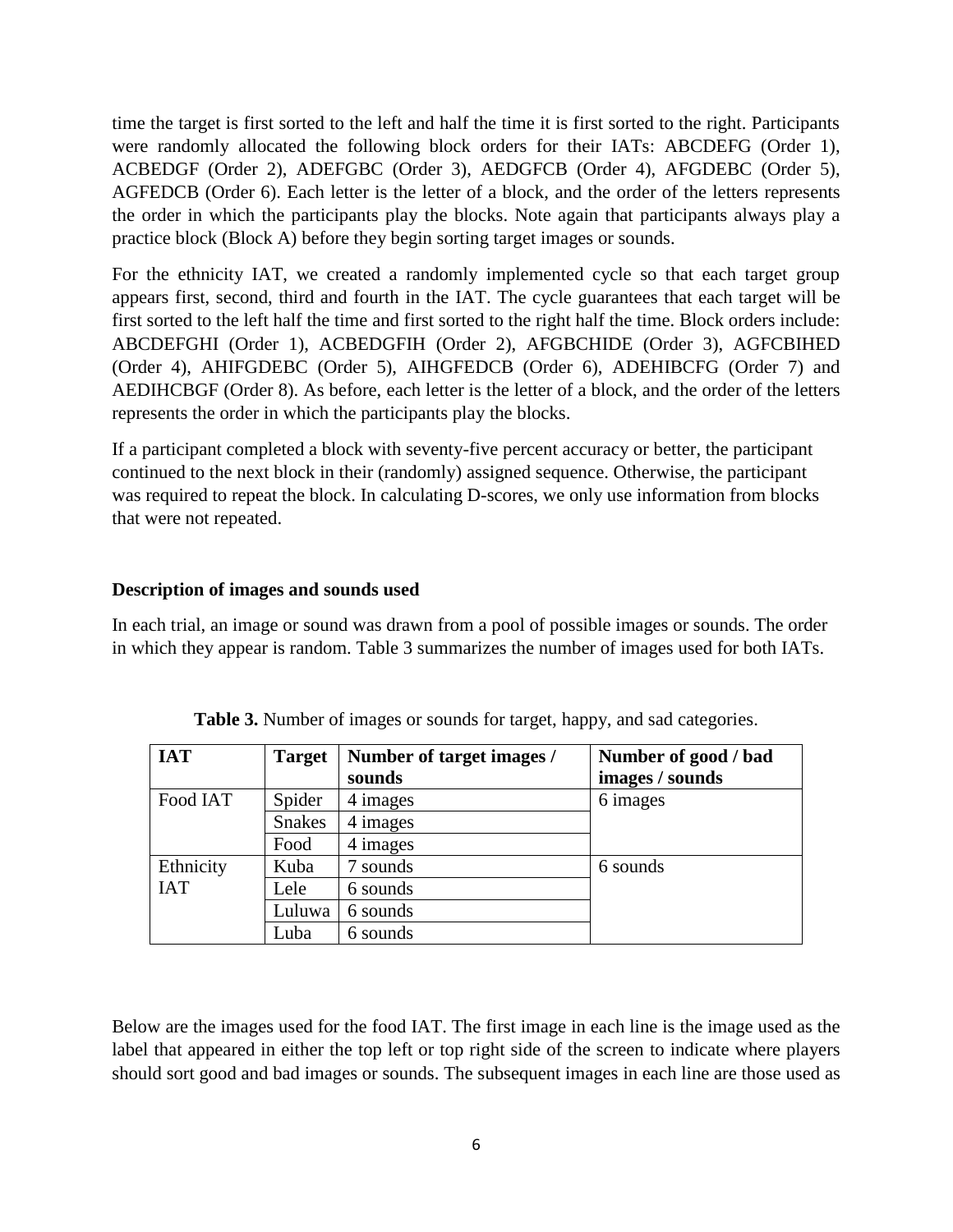stimulus items, which appear in the center of the screen. These are the images that were sorted by the participant during the IAT.

**Good images**



**Bad images**



**Spiders**



**Snakes**



**Food** 

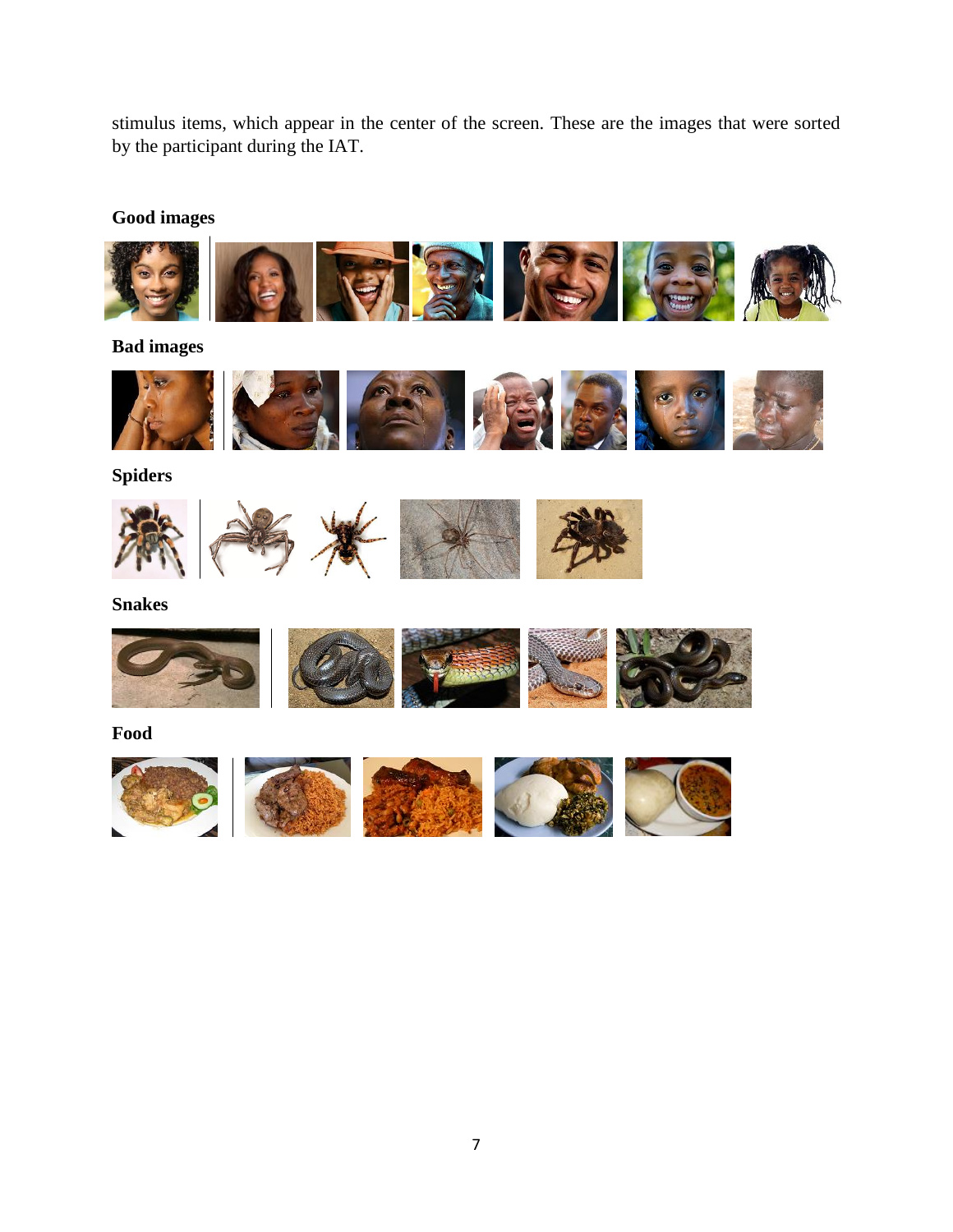For the ethnicity IAT, sounds were used to represent the four ethnic groups, the good words and the bad words. Within a block, participants heard eight sounds associated with the target category eight sounds associated with the category (or notion) of happiness and eight sounds associated with the category (or notion) of sadness. Table 4 lists the good words and bad words used in the ethnicity IAT, and Table 5 lists the words associated with each ethnic group. The words were first chosen in Tshiluba based on their familiarity among the population of Kananga; they were subsequently translated into French and then into English. At times, there are no appropriate equivalents in French, in which case the Tshiluba words are used. When there is no exact English translation, an approximation of the meaning in Tshiluba is given. Note that the English words are never used in the IAT, but are translated simply for English-speaking readers here.

| <b>Good Words</b> |            | <b>Bad Words</b> |                |               |                 |
|-------------------|------------|------------------|----------------|---------------|-----------------|
| <b>English</b>    | French     | <b>Tshiluba</b>  | <b>English</b> | French        | <b>Tshiluba</b> |
| Laughter          | Le rire    | Tuseku           | Evil           | Le mal        | <b>Bubi</b>     |
| Happy             | Heureux    | Diakalenga       | Failure        | $L$ 'échec    | Dipanga         |
| Pleasure          | Le plaisir | Kusankisha       | Hurt           | La douleur    | Bisama          |
| Joy               | La joie    | Disanka          | <b>Bad</b>     | Mauvais       | Bibi            |
| Love              | L'amour    | Dinanga          | Horrible       | Horrible      | Tshienza        |
|                   |            |                  |                |               | bowa            |
| Glorious          | Glorieux   | <b>Butumbi</b>   | Terrible       | Terrible      | Tshikuate       |
|                   |            |                  |                |               | bowa            |
| Generous          | Généreux   | Muena Kalolo     | Suffering      | La souffrance | Dikenga         |
| Nice              | Sympatique | <b>Buimpe</b>    | Wicked         | Méchant       | Lonji           |

**Table 4.** Good words and bad words used in ethnicity IAT, in English, French, and Tshiluba.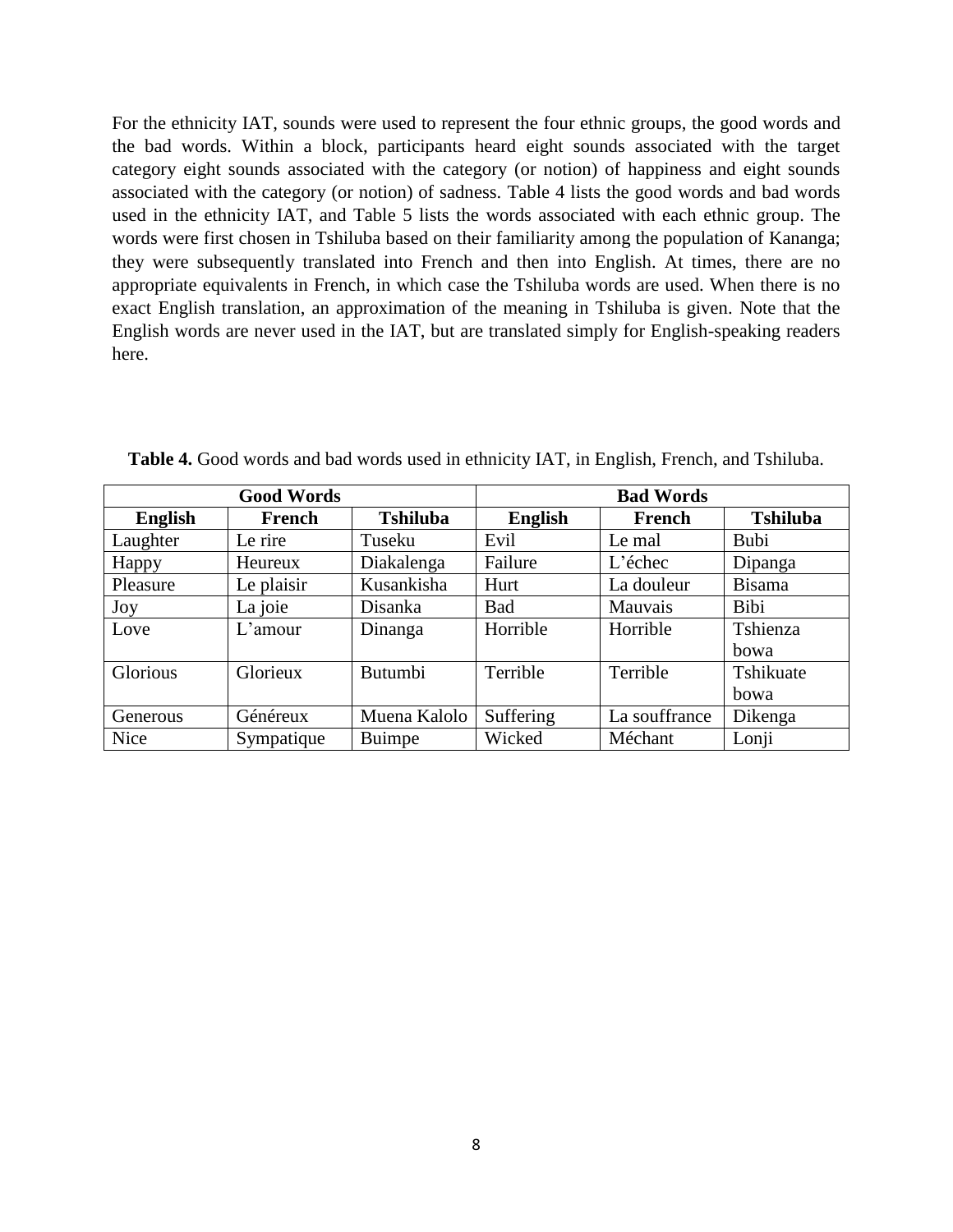| Ethnicity           | <b>English</b>                                                                                                                                                                                                                                                                                                                     | French              | <b>Tshiluba</b>             |  |
|---------------------|------------------------------------------------------------------------------------------------------------------------------------------------------------------------------------------------------------------------------------------------------------------------------------------------------------------------------------|---------------------|-----------------------------|--|
|                     | Luba (language)                                                                                                                                                                                                                                                                                                                    | Tshiluba            | Tshiluba                    |  |
|                     | The Luluwa                                                                                                                                                                                                                                                                                                                         | Bena Luluwa         | Bena Luluwa                 |  |
|                     | Luluwa person                                                                                                                                                                                                                                                                                                                      | Muena Luluwa        | Muena Luluwa                |  |
|                     | The chief of the                                                                                                                                                                                                                                                                                                                   | Le Chef de Bena     | Nfumu wa bena               |  |
| <b>Luluwa Words</b> | Luluwa                                                                                                                                                                                                                                                                                                                             | Luluwa              | Luluwa                      |  |
|                     |                                                                                                                                                                                                                                                                                                                                    |                     | Bienzelu bia bena           |  |
|                     | Luluwa culture                                                                                                                                                                                                                                                                                                                     | La culture Luluwa   | Luluwa                      |  |
|                     |                                                                                                                                                                                                                                                                                                                                    |                     | Bilele bia bena             |  |
|                     | Luluwa tradition                                                                                                                                                                                                                                                                                                                   | La tradition Luluwa | Luluwa                      |  |
|                     | Luba (language)                                                                                                                                                                                                                                                                                                                    | Le Luba             | Buluba                      |  |
| <b>Luba Words</b>   | The Luba                                                                                                                                                                                                                                                                                                                           | Baluba              | Baluba                      |  |
|                     | Luba person                                                                                                                                                                                                                                                                                                                        | Muluba              | Muluba                      |  |
|                     |                                                                                                                                                                                                                                                                                                                                    |                     | Mfumu wa Baluba             |  |
|                     | Luba culture                                                                                                                                                                                                                                                                                                                       | La culture Luba     | Bienzelu bia Baluba         |  |
|                     |                                                                                                                                                                                                                                                                                                                                    |                     | Bilele bia Baluba           |  |
|                     | Lele (language)                                                                                                                                                                                                                                                                                                                    |                     | Tshishilele                 |  |
| <b>Lele Words</b>   |                                                                                                                                                                                                                                                                                                                                    |                     | <b>Bashilele</b>            |  |
|                     | The chief of the Luba<br>Le Chef de Baluba<br>Luba tradition<br>La tradition Luba<br>Le Lele<br>The Lele<br><b>Bashilele</b><br>Mushilele<br>Lele person<br>The chief of the Lele<br>Le Chef de Lele<br>La culture Lele<br>Lele culture<br>Lele tradition<br>La tradition Lele<br>Le Kuba<br>Kuba (language)<br>The Kuba<br>Bakuba |                     | Mushilele                   |  |
|                     |                                                                                                                                                                                                                                                                                                                                    |                     | Mfumu wa Bashilele          |  |
|                     |                                                                                                                                                                                                                                                                                                                                    |                     | Bienzelu bia Bashilele      |  |
|                     |                                                                                                                                                                                                                                                                                                                                    |                     | <b>Bilele bia Bashilele</b> |  |
|                     |                                                                                                                                                                                                                                                                                                                                    |                     | Tshikuba                    |  |
|                     |                                                                                                                                                                                                                                                                                                                                    |                     | <b>Bakuba</b>               |  |
| <b>Kuba Words</b>   | Kuba person                                                                                                                                                                                                                                                                                                                        | Mukuba              | Mukuba                      |  |
|                     |                                                                                                                                                                                                                                                                                                                                    |                     | Mukalenge wa                |  |
|                     | King of the Kuba                                                                                                                                                                                                                                                                                                                   | Le Roi de Bakuba    | Bakuba                      |  |
|                     |                                                                                                                                                                                                                                                                                                                                    |                     | Bukalenge bua               |  |
|                     | Kuba Kingdom                                                                                                                                                                                                                                                                                                                       | Le Royaume Kuba     | Bakuba                      |  |
|                     | Kuba culture                                                                                                                                                                                                                                                                                                                       | La culture Kuba     | Bienzelu bia Bakuba         |  |
|                     | Kuba tradition                                                                                                                                                                                                                                                                                                                     | La tradition Kuba   | Bilele bia Bakuba           |  |

**Table 5.** Ethnicity words, in French and Tshiluba.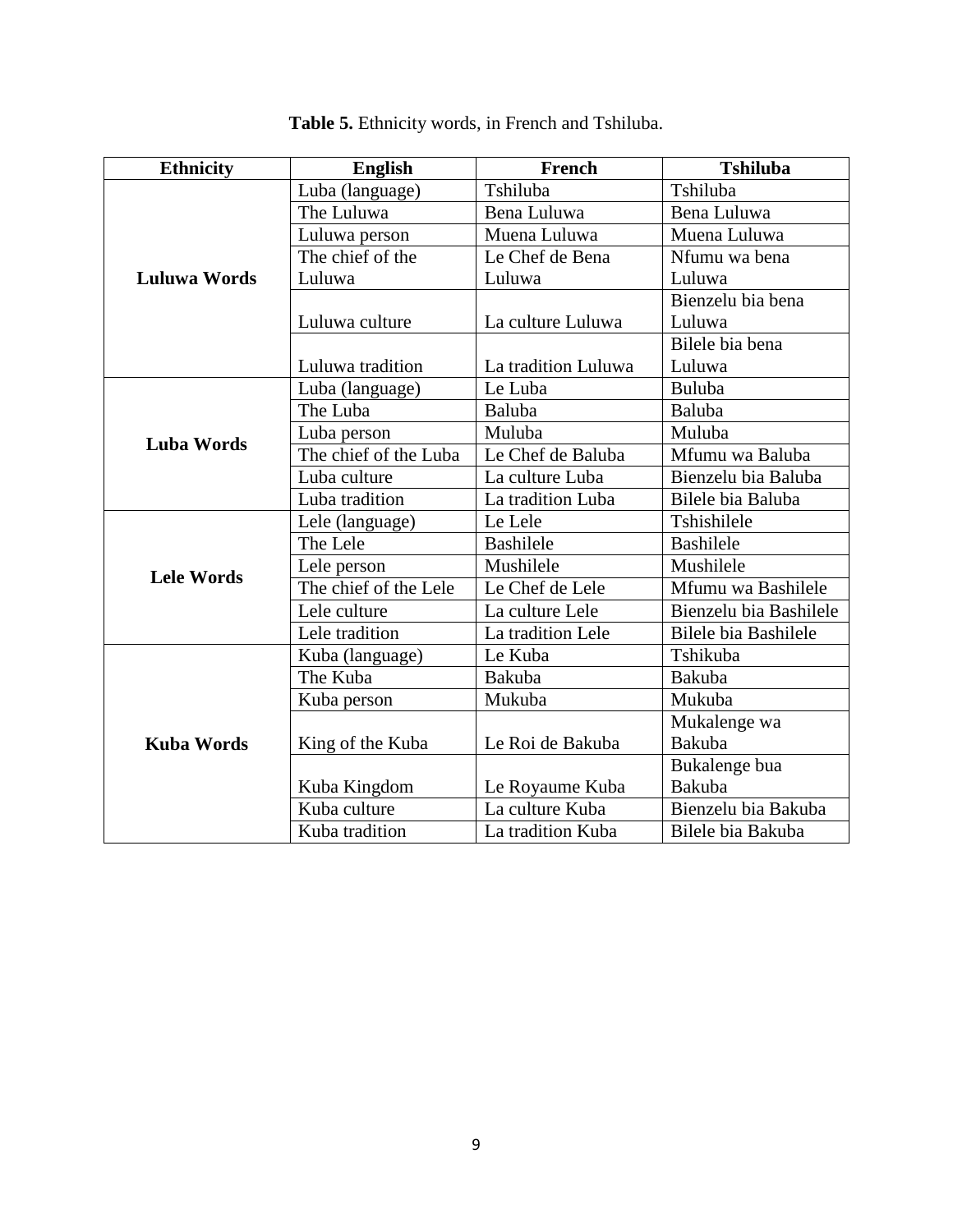#### **Instructions**

We now report the instructions that were used by enumerators when administering the IATs. Because a significant proportion of the population is illiterate, verbal instructions, rather than written instructions, were used. The instructions were conveyed verbally by local enumerators prior to every block of the IAT. The instructions were given in Tshiluba unless participants explicitly requested French.

The protocols were first written in English and then translated into Tshiluba and French. They were subsequently back-translated from both languages to ensure quality.

After enumerators completed the instructions, participants were given complete privacy while performing each block of the IAT.

# **Food IAT Instructions**

#### **Block A [Practice Block]:**

We are going to play a game on a tablet.

You are going to see pictures of people. Some people will be **[happy]** and some people will be **[sad]**. If you see a **[happy person]** please press the **[left]** button as fast as you can. Look, there is a picture of a **[happy person]** on the **[left]** side to remind you to press the **[left]** button when you see a picture of a [**happy person]**. But if you see a **[sad person]**, please press the **[right]** button as fast as you can. And, there is a picture of a **[sad person]** on the **[right]** side to remind you to press the **[right]** button when you see a **[sad person]**.

Now, there are a couple things I want you to remember. First, I want you to use one finger for each button. [*Demonstrate holding one figure by both buttons and pressing each one at a time.*] Second, after you press the button, be sure to take your finger off of it because if you hold it down [*demonstrate holding it down*] the button will stop working.

Now, the last thing I want you to remember is that I want you to try and go as fast as you can. It is okay if you make mistakes, I just want to see how quickly you can play.

Okay, are you ready?

# **Block B [SPIDERS LEFT]:**

Ok, that was great.

Now, you are going to see pictures of **[spiders]** in the middle of the screen.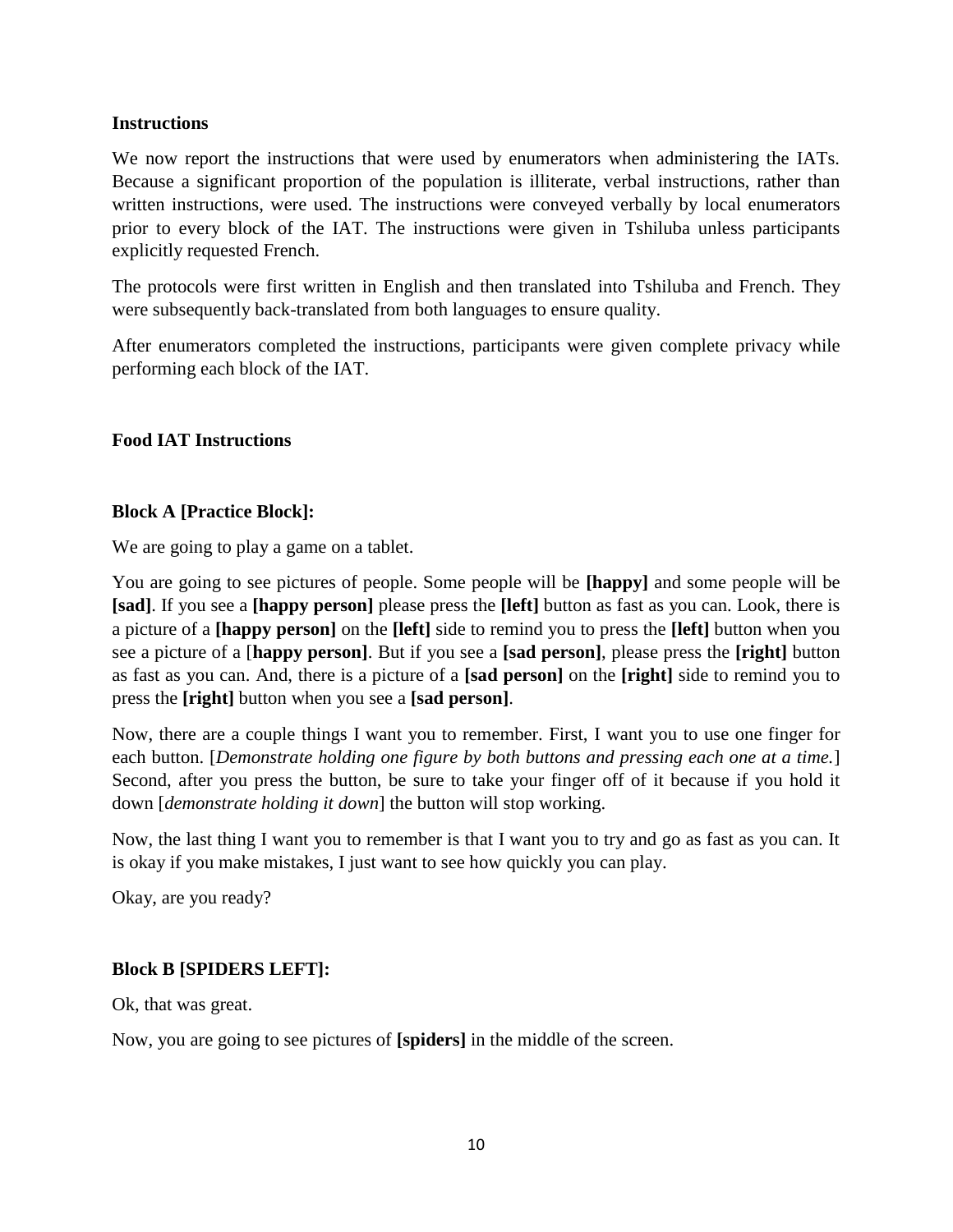If you see a picture of a **[spider]**, please press the **[left]** button as quickly as you can. And, look there is a picture of a **[spider]** on the **[left]** side to remind you to press the **[left]** button when you see a picture of a **[spider]**.

As before, you are also going to either see pictures of **[happy people]** or **[sad people]**. If you see a picture of a **[sad person]** in the middle of the screen, please press the **[right]** button as quickly as you can like you were doing before. And, if you see a picture of a **[happy person]**, please also press the **[left]** button as fast as you can like you were doing before.

Remember, I want you to try and go as fast as you can. It is okay if you make mistakes.

# **Block C [SPIDERS RIGHT]:**

Ok, that was great.

Now, you will see pictures of **[spiders]** in the middle of the screen.

If you see a picture of a **[spider]** in the middle of the screen, please press the **[right]** button as quickly as you can. And, see there is now a picture of a **[spider]** on the **[right]** side to remind you to press the **[right]** button when you see a picture of a **[spider]**.

As before, you are going to either see pictures of **[happy people]** or **[sad people]**. If you see a picture of a **[sad person]** in the middle of the screen, please press the **[right]** button as quickly as you can like you were doing before. And, if you see a picture of a **[happy person]**, please also press the **[left]** button as fast as you can like you were doing before.

Remember, I want you to try and go as fast as you can. It is okay if you make mistakes.

Are you ready to go?

# **Block D [FOOD LEFT]:**

Ok, that was great.

Now, you are going to see pictures of **[food]** in the middle of the screen.

If you see a picture of **[food]**, please press the **[left]** button as quickly as you can. And, look there is a picture of **[food]** on the **[left]** side to remind you to press the **[left]** button when you see a picture of **[food]**.

As before, you are also going to either see pictures of **[happy people]** or **[sad people]**. If you see a picture of a **[sad person]** in the middle of the screen, please press the **[right]** button as quickly as you can like you were doing before. And, if you see a picture of a **[happy person]**, please also press the **[left]** button as fast as you can like you were doing before.

Remember, I want you to try and go as fast as you can. It is okay if you make mistakes.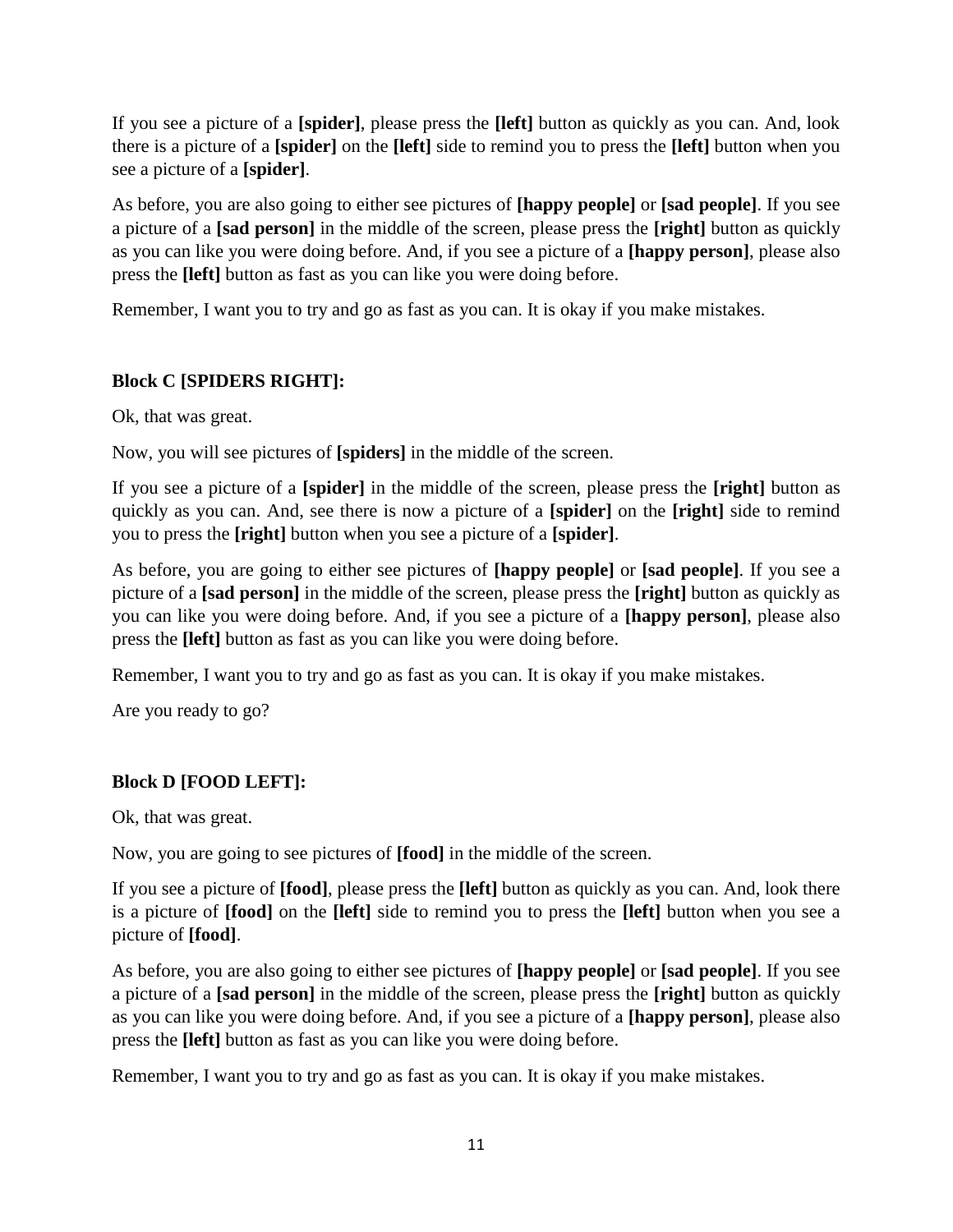# **Block E [FOOD RIGHT]:**

Ok, that was great.

Now, you will see pictures of **[food]** in the middle of the screen.

If you see a picture of **[food]** in the middle of the screen, please press the **[right]** button as quickly as you can. And, see there is now a picture of **[food]** on the **[right]** side to remind you to press the **[right]** button when you see a picture of **[food]**.

As before, you are going to either see pictures of **[happy people]** or **[sad people]**. If you see a picture of a **[sad person]** in the middle of the screen, please press the **[right]** button as quickly as you can like you were doing before. And, if you see a picture of a **[happy person]**, please also press the **[left]** button as fast as you can like you were doing before.

Remember, I want you to try and go as fast as you can. It is okay if you make mistakes.

Are you ready to go?

# **Block F [SNAKE LEFT]:**

Ok, that was great.

Now, you are going to see pictures of [**snakes]** in the middle of the screen.

If you see a picture of a **[snake]**, please press the **[left]** button as quickly as you can. And, look there is a picture of a **[snake]** on the **[left]** side to remind you to press the **[left]** button when you see a picture of **[snakes]**.

As before, you are also going to either see pictures of **[happy people]** or **[sad people]**. If you see a picture of a **[sad person]** in the middle of the screen, please press the **[right]** button as quickly as you can like you were doing before. And, if you see a picture of a **[happy person]**, please also press the **[left]** button as fast as you can like you were doing before.

Remember, I want you to try and go as fast as you can. It is okay if you make mistakes.

# **Block G [SNAKE RIGHT]:**

Ok, that was great.

Now, you will see pictures of **[snakes]** in the middle of the screen.

If you see a picture of **[snakes]** in the middle of the screen, please press the [**right]** button as quickly as you can. And, see there is now a picture of **[snakes]** on the **[right]** side to remind you to press the [**right]** button when you see a picture of **[snakes]**.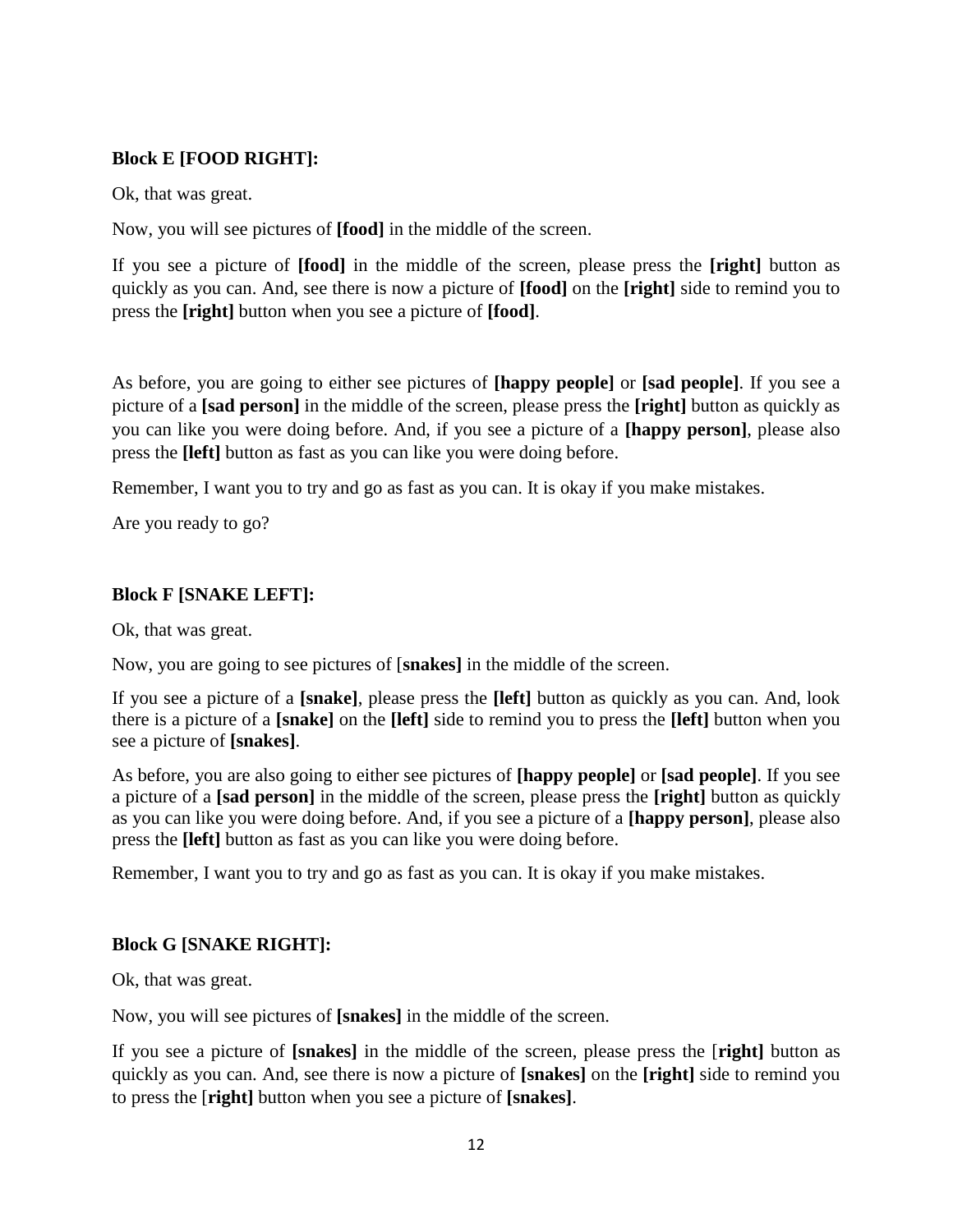As before, you are going to either see pictures of **[happy people]** or **[sad people]**. If you see a picture of a **[sad person]** in the middle of the screen, please press the **[right]** button as quickly as you can like you were doing before. And, if you see a picture of a **[happy person]**, please also press the **[left]** button as fast as you can like you were doing before.

Remember, I want you to try and go as fast as you can. It is okay if you make mistakes.

Are you ready to go?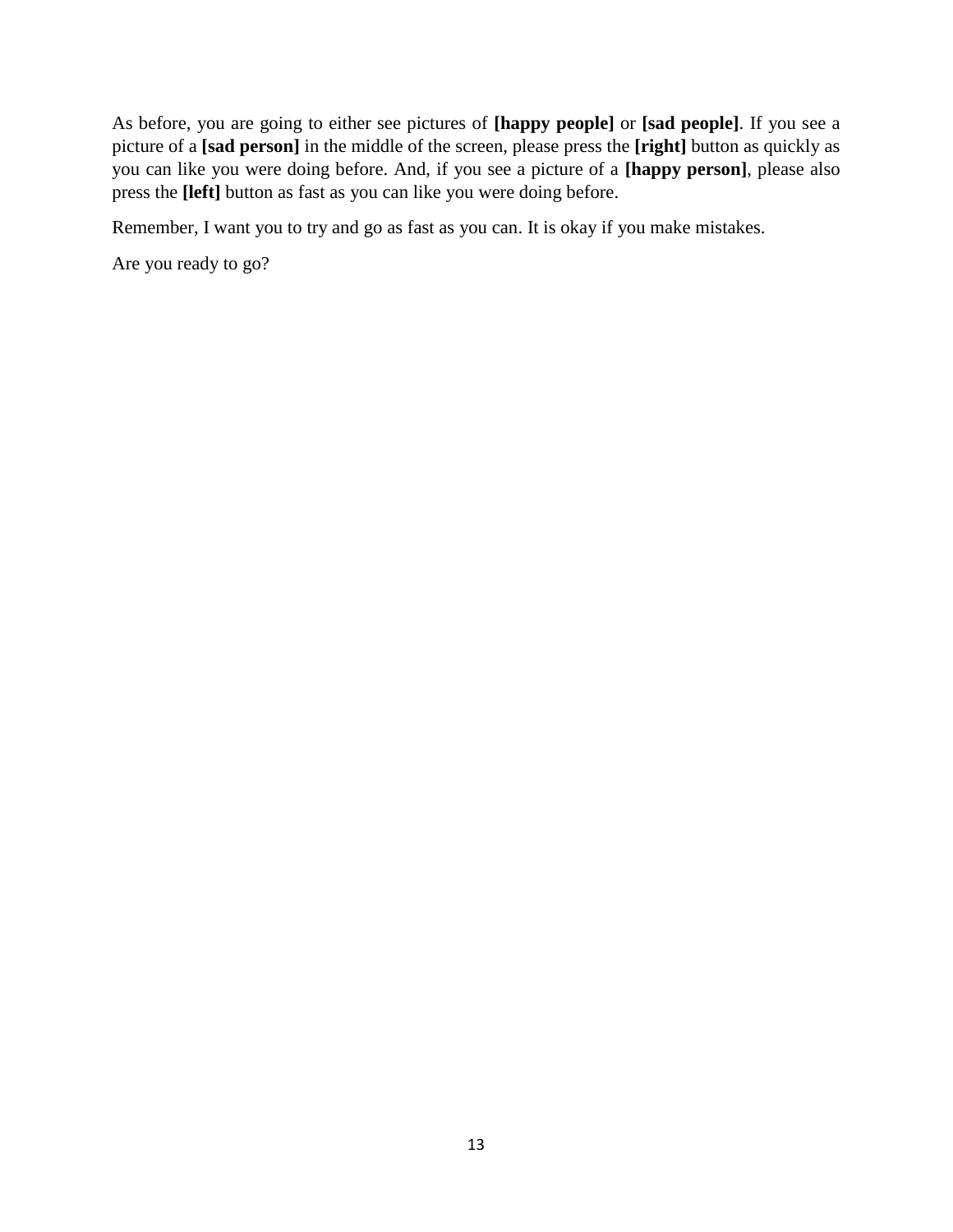#### **Ethnicity IAT Instructions**

#### **Block A [Good-Bad Practice]:**

We are going to play a tablet game. Before we play I want you to put on these headphones.

You are going to hear some words. Some words will be **[good words]** and some words will be **[bad words]**. If you hear a **[good]** word, please press the **[left]** button as fast as you can. Look, there is a picture of a **[happy person]** on the **[left]** side to remind you to press the **[left]** button when you hear a **[good word]**. But if you hear a **[bad word]**, please press the **[right]** button as fast as you can. And, there is a picture of a **[sad person]** on the **[right]** side to remind you to press the **[right]** button when you hear a **[bad word]**.

Now, there are a couple things I want you to remember. First, I want you to use one finger for each button.

[*Demonstrate holding one figure by both buttons and pressing each one at a time.*]

Second, after you press the button, be sure to take your finger off of it because if you hold it down [*demonstrate holding it down*] the button will stop working.

Now, the last thing I want you to remember is that I want you to try and go as fast as you can. It is okay if you make mistakes, I just want to see how quickly you can play.

Okay, are you ready?

# **Block B [LULUWA LEFT]:**

Ok, that was great.

Now, you will hear words related to the **[Luluwa tribe]**.

If you hear a **[Luluwa]** word, please press the **[left]** button as quickly as you can. And look, it is written **[Luluwa]** on the **[left]** side to remind you to press the **[left]** button when you hear **[Luluwa words]**.

As before, you are also going to either hear **[good words]** or **[bad words]**. If you hear a **[bad word]**, please press the **[right]** button as quickly as you can like you were doing before. And, if you hear a **[good word]**, please also press the **[left]** button as fast as you can like you were doing before.

Remember, I want you to try and go as fast as you can. It is okay if you make mistakes.

# **Block C [LULUWA RIGHT]:**

Ok, that was great.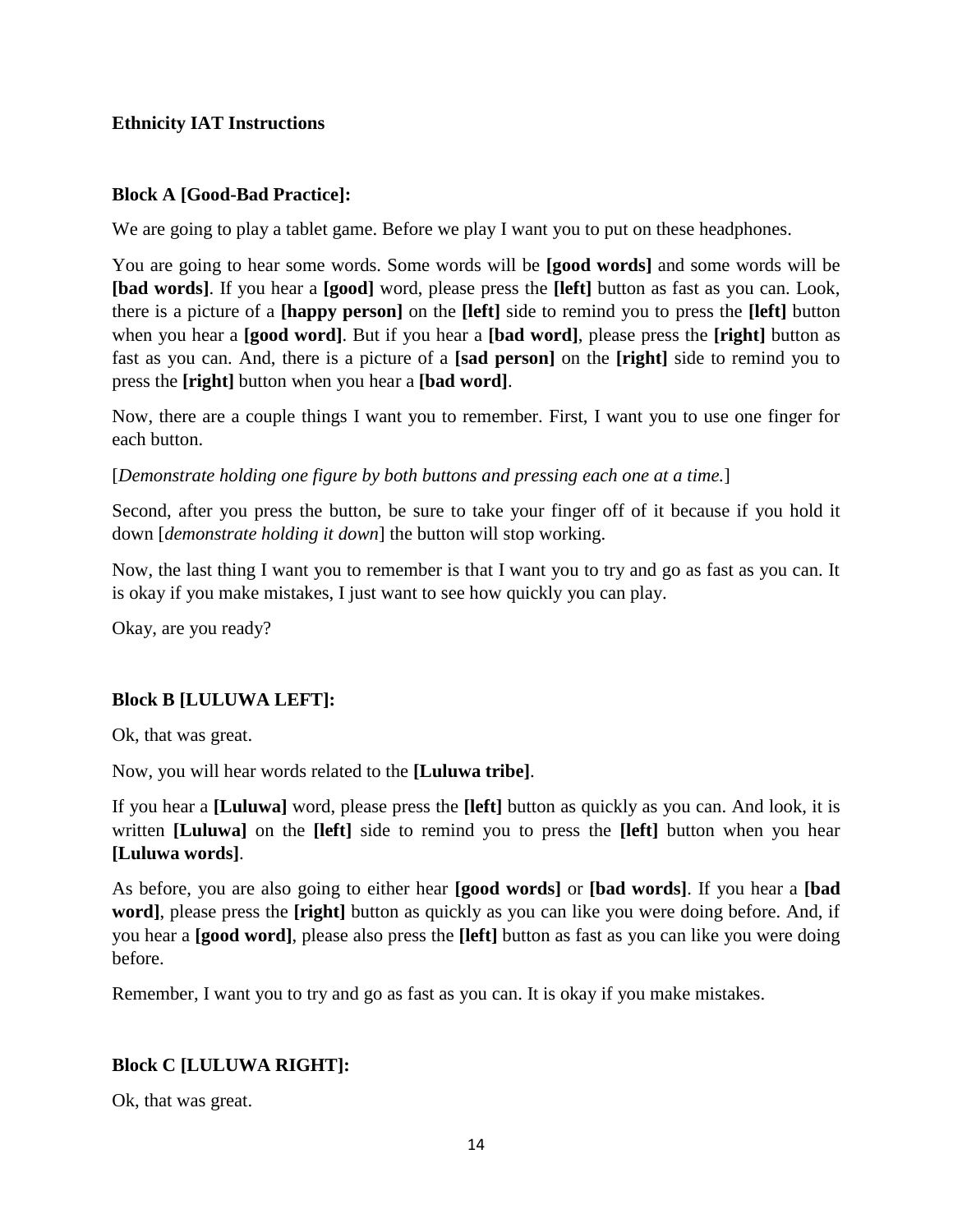Now, you will hear words related to the **[Luluwa tribe]**.

If you hear a **[Luluwa word]**, please press the **[right]** button as quickly as you can. And look, it is written **[Luluwa]** on the **[right]** side to remind you to press the **[right]** button when you hear a **[Luluwa word]**.

As before, you are also going to either hear **[good words]** or **[bad words]**. If you hear a **[bad word]**, please press the **[right]** button as quickly as you can like you were doing before. And, if you hear a **[good word]**, please also press the **[left]** button as fast as you can like you were doing before.

Remember, I want you to try and go as fast as you can. It is okay if you make mistakes.

Are you ready to go?

# **Block D [LELE LEFT]:**

Ok, that was great.

Now, you will hear words related to the **[Lele tribe]**.

If you hear a **[Lele word]**, please press the **[left]** button as quickly as you can. And, look it is written **[Lele]** on the **[left]** side to remind you to press the **[left]** button when you hear **[Lele words]**.

As before, you are also going to either hear **[good words]** or **[bad words]**. If you hear a **[bad word]**, please press the **[right]** button as quickly as you can like you were doing before. And, if you hear a **[good word]**, please also press the **[left]** button as fast as you can like you were doing before.

Remember, I want you to try and go as fast as you can. It is okay if you make mistakes.

# **Block E [LELE RIGHT]:**

Ok, that was great.

Now, you will hear words related to the **[Lele tribe]**.

If, you hear a **[Lele word]**, please press the **[right]** button as quickly as you can. And look, it is written **[Lele]** on the **[right]** side to remind you to press the **[right]** button when you hear a **[Lele word]**.

As before, you are also going to either hear **[good words]** or **[bad words]**. If you hear a **[bad word]**, please press the **[right]** button as quickly as you can like you were doing before. And, if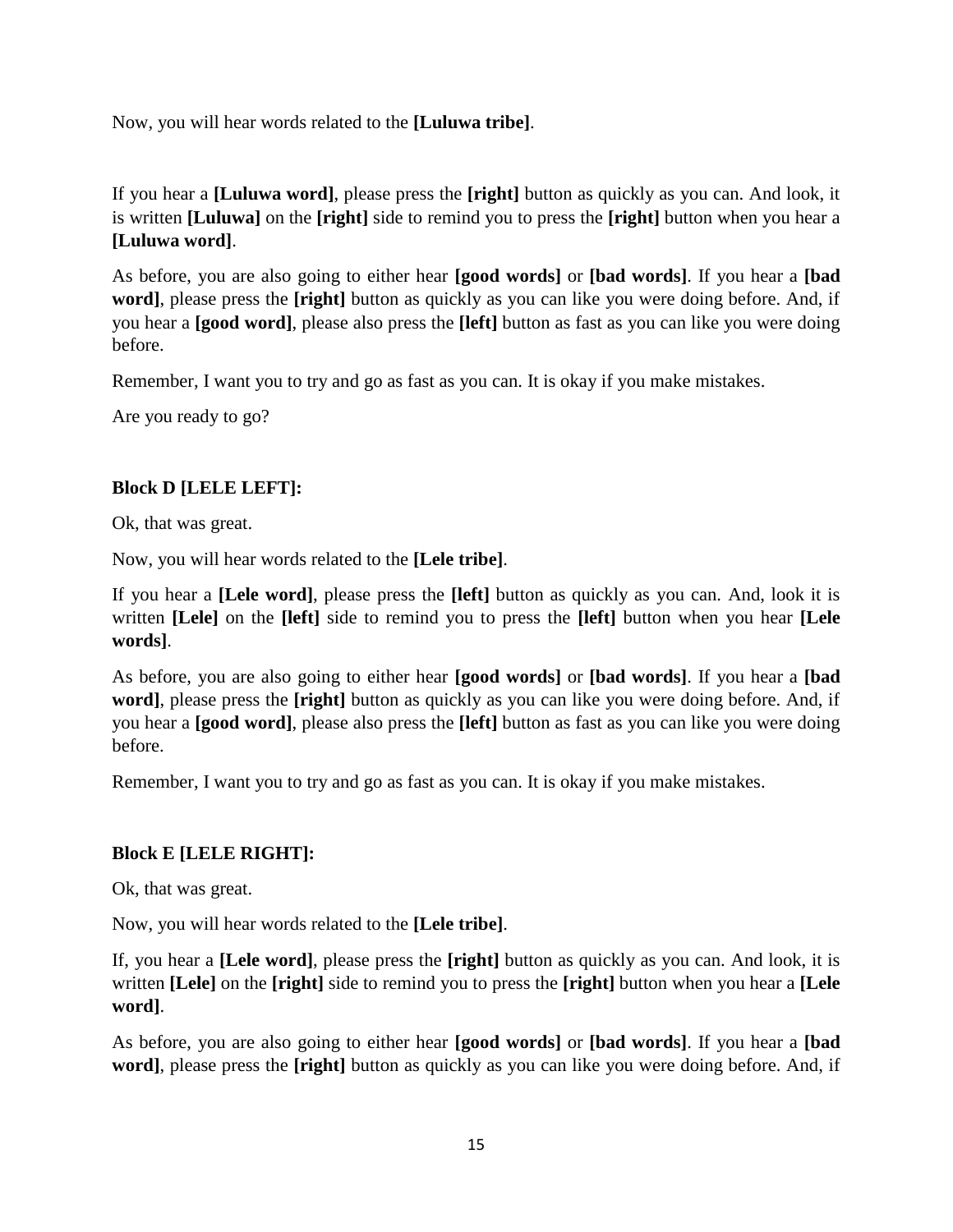you hear a **[good word]**, please also press the **[left]** button as fast as you can like you were doing before.

Remember, I want you to try and go as fast as you can. It is okay if you make mistakes.

Are you ready to go?

# **Block F [KUBA LEFT]:**

Ok, that was great.

Now, you will hear words related to the **[Kuba tribe]**.

If you hear a **[Kuba word]**, please press the **[left]** button as quickly as you can. And look, it is written **[Kuba]** on the **[left]** side to remind you to press the **[left]** button when you hear **[Kuba words]**.

As before, you are also going to either hear **[good words]** or **[bad words]**. If you hear a **[bad word]**, please press the **[right]** button as quickly as you can like you were doing before. And, if you hear a **[good word]**, please also press the **[left]** button as fast as you can like you were doing before.

Remember, I want you to try and go as fast as you can. It is okay if you make mistakes.

# **Block G [KUBA RIGHT]:**

Ok, that was great.

Now, you will hear words related to the **[Kuba tribe]**.

If you hear a **[Kuba word]**, please press the **[right]** button as quickly as you can. And look, it is written **[Kuba]** on the **[right]** side to remind you to press the **[right]** button when you hear a **[Kuba word]**.

As before, you are also going to either hear **[good words]** or **[bad words]**. If you hear a **[bad word]**, please press the **[right]** button as quickly as you can like you were doing before. And, if you hear a **[good word]**, please also press the **[left]** button as fast as you can like you were doing before.

Remember, I want you to try and go as fast as you can. It is okay if you make mistakes.

Are you ready to go?

#### **Block H [LUBA LEFT]:**

Ok, that was great.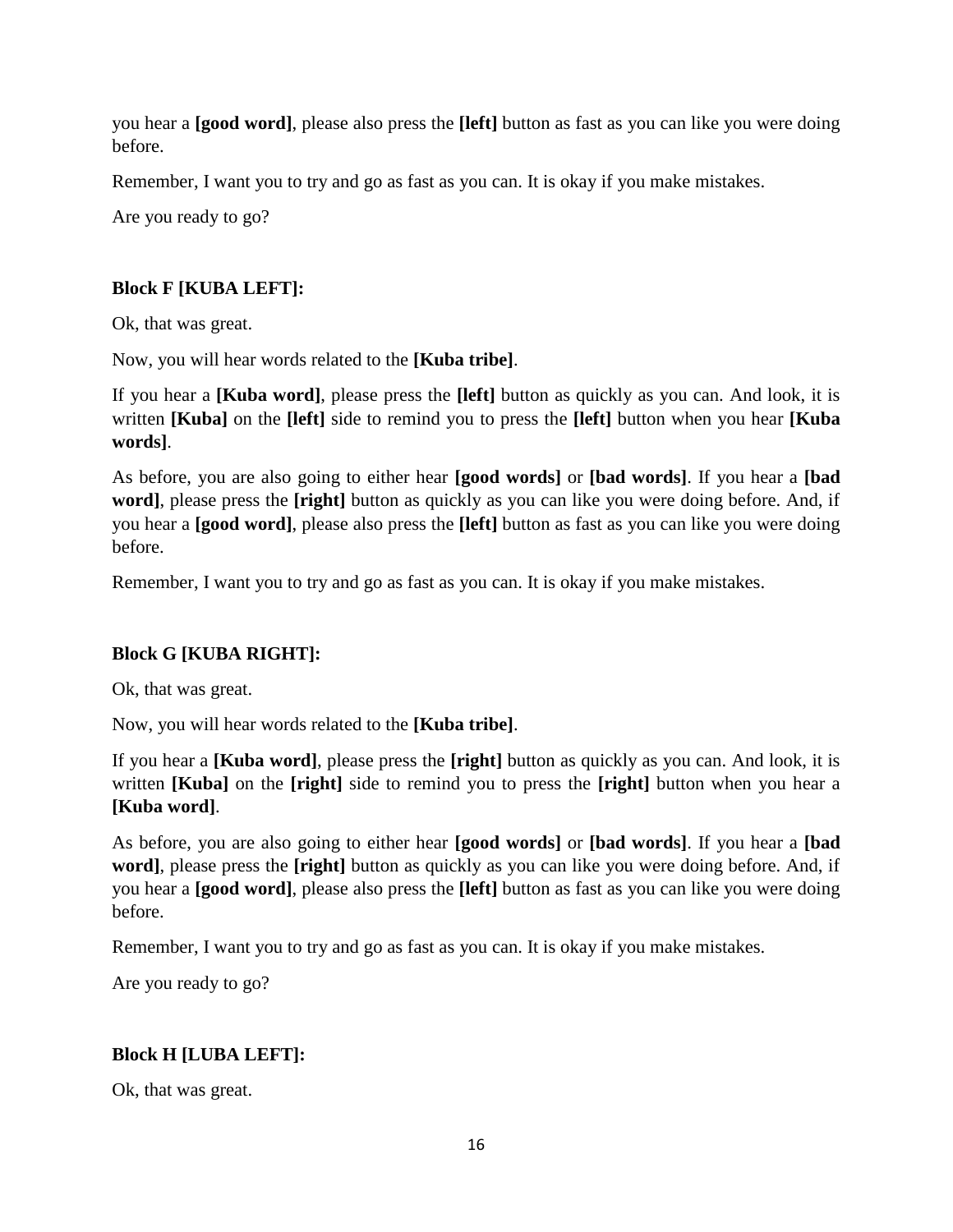Now, you will hear words related to the **[Luba tribe]**.

If you hear a **[Luba word]**, please press the **[left]** button as quickly as you can. And look, it is written **[Luba]** on the **[left]** side to remind you to press the **[left]** button when you hear **[Luba words]**.

As before, you are also going to either hear **[good words]** or **[bad words]**. If you hear a **[bad word]**, please press the **[right]** button as quickly as you can like you were doing before. And, if you hear a **[good word]**, please also press the **[left]** button as fast as you can like you were doing before.

Remember, I want you to try and go as fast as you can. It is okay if you make mistakes.

# **Block I [LUBA RIGHT]:**

Ok, that was great.

Now, you will hear words related to the **[Luba tribe]**.

If you hear a **[Luba word]**, please press the **[right]** button as quickly as you can. And look, it is written **[Luba]** on the **[right]** side to remind you to press the **[right]** button when you hear a **[Luba word]**.

As before, you are also going to either hear **[good]** or **[bad words]**. If you hear a **[bad word]**, please press the **[right]** button as quickly as you can like you were doing before. And, if you hear a **[good word]**, please also press the **[left]** button as fast as you can like you were doing before.

Remember, I want you to try and go as fast as you can. It is okay if you make mistakes.

Are you ready to go?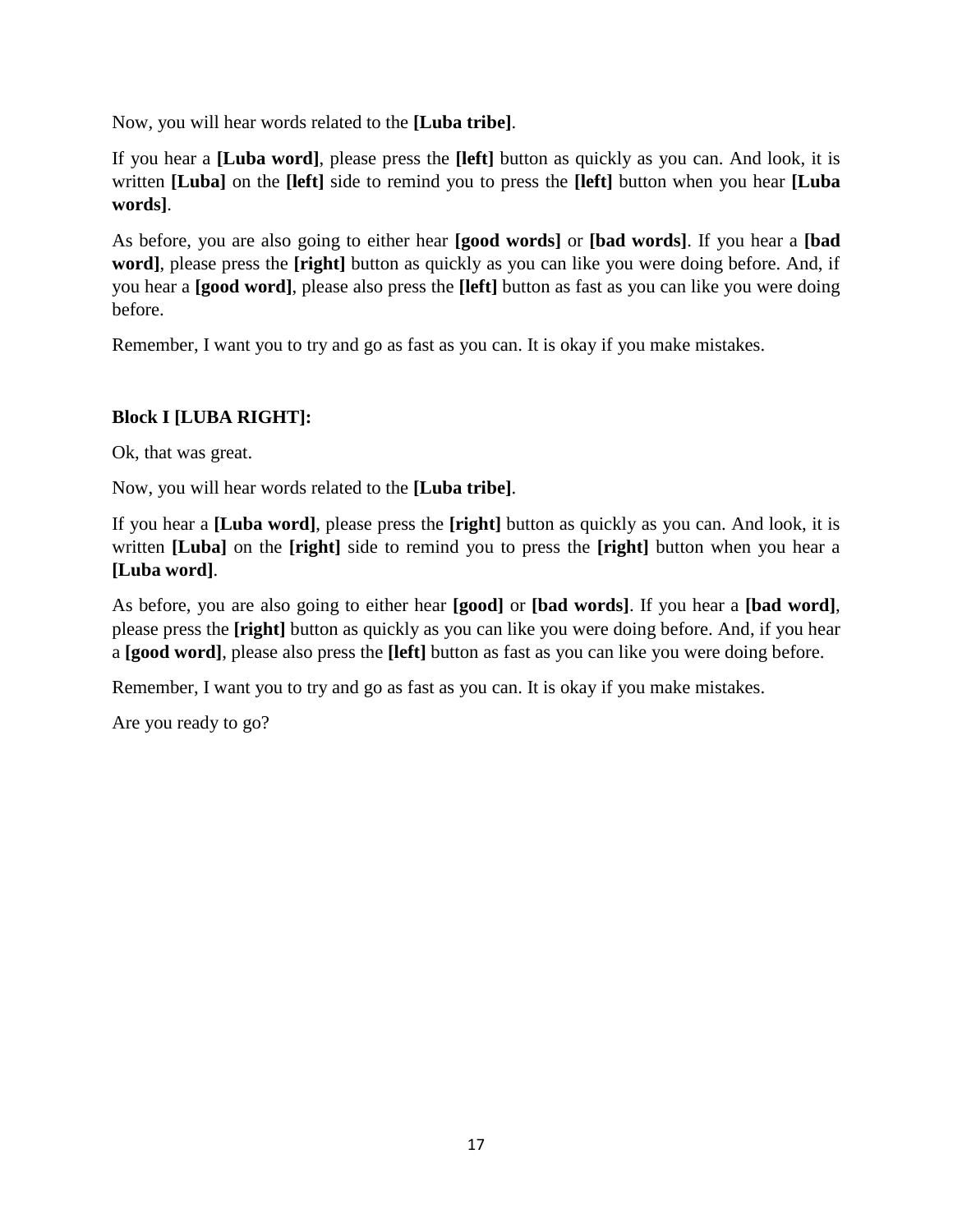#### **Post-IAT survey-based questions**

After completion of the food IAT, participants were asked questions about each of the IAT targets. The following question was asked about each target for the food IAT: "In which of the following ways do you view [TARGET]: very positively, somewhat positively, neutral, somewhat negatively or very negatively?"

After completion of the ethnicity IAT, the following two questions were asked about each of the IAT targets: (1) "In which of the following ways do you view [TARGET] people: very positively, somewhat positively, neutral, somewhat negatively or very negatively?"; and (2) "Using the figure provided, which set of figures best represents how close you feel to [TARGET] people?"

The figure shown for this question is provided below.



Responses to these questions are used as measures of explicit bias in the accompanying *Papers and Proceedings* article.